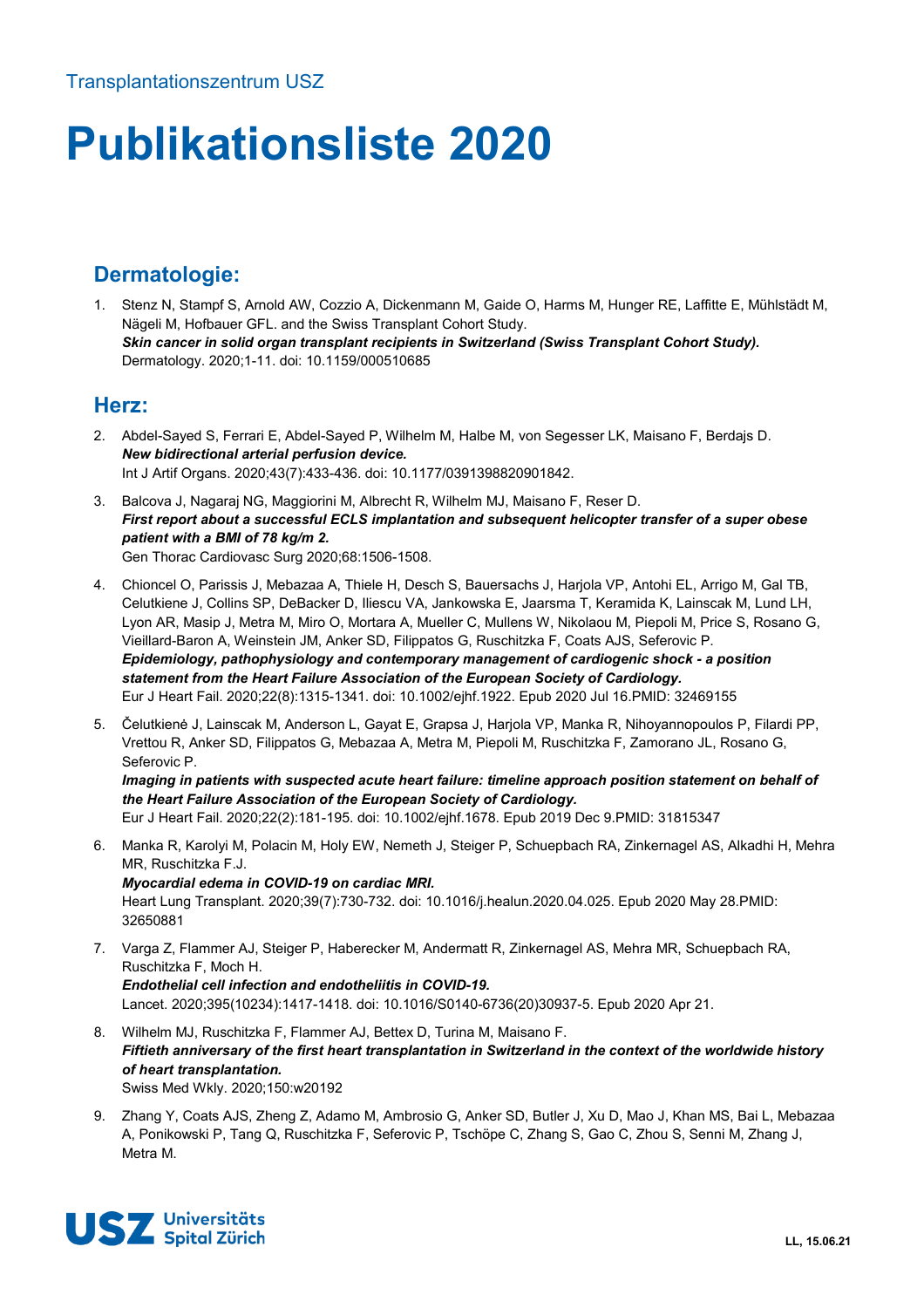*Management of heart failure patients with COVID-19: a joint position paper of the Chinese Heart Failure Association & National Heart Failure Committee and the Heart Failure Association of the European Society of Cardiology.* 

Eur J Heart Fail. 2020;22(6):941-956. doi: 10.1002/ejhf.1915. Epub 2020 Jul 13.PMID: 32463543 Review.

# **Infektiologie:**

10. Bögeholz J, Russkamp NF, Wilk CM, Gourri E, Haralambieva E, Schanz U, Mueller NJ, Manz MG, Müller AMS. *Long-term follow-up of antibody titers against measles, mumps, and rubella in recipients of allogenic hematopoietic cell transplantations.* 

Biol Blood Marrow Transplant. 2020;26(3):581-592. doi: 10.1016/j.bbmt.2019.10.027. Epub 2019 Nov 1.

- 11. Kraljevic M, Khanna N, Medinger M, Passweg J, Masouridi-Levrat S, Chalandon Y, Mueller NJ, Schanz U, Vernaz N, Van Delden C, Neofytos D; Swiss Transplant Cohort Study. *Clinical considerations on posaconazole administration and therapeutic drug monitoring in allogeneic hematopoietic cell transplant recipients.*  Med Mycol. 2020;myaa106. doi: 10.1093
- 12. Mombelli M, Lang BM, Neofytos D, Aubert JD, Benden C, Berger C, Boggian K, Egli A, Soccal PM, Kaiser L, Hirzel C, Pascual M, Koller M, Mueller NJ, van Delden C, Hirsch HH, Manuel O; Swiss Transplant Cohort Study. *Burden, epidemiology, and outcomes of microbiologically confirmed respiratory viral infections in solid organ transplant recipients: a nationwide, multi-season prospective cohort study.*  Am J Transplant. 2020; doi: 10.1111/ajt.16383. Online ahead of print
- 13. Olearo F, Kronig I, Masouridi-Levrat S, Chalandon Y, Khanna N, Passweg J, Medinger M, Mueller NJ, Schanz U, Van Delden C, Neofytos D. *Optimal Treatment Duration of Pseudomonas aeruginosa Infections in Allogeneic Hematopoietic Cell Transplant Recipients.*  Open Forum Infect Dis. 2020;7(7):ofaa246. doi: 10.1093/ofid/ofaa246. eCollection 2020 Jul
- 14. Schreiber PW, Kusejko K, Bischoff-Ferrari HA, Boggian K, Bonani M, van Delden C, Enriquez N, Fehr T, Garzoni C, Hirsch HH, Hirzel C, Manuel O, Meylan P, Saleh L, Weisser M, Mueller NJ; Swiss Transplant Cohort Study (STCS).

#### *Vitamin D deficiency is common in kidney transplant recipients, but is not associated with infections after transplantation.*

Clin Transplant. 2020 ;34(2):e13778. doi: 10.1111/ctr.13778. Epub 2020 Jan 22.

- 15. Schreiner P, Mueller NJ, Fehr J, Maillard MH, Brand S, Michetti P, Schoepfer A, Restellini S, Vulliemoz M, Vavricka SR, Juillerat P, Rogler G, Biedermann L. *Varicella zoster virus in inflammatory bowel disease patients: what every gastroenterologist should know.*  J Crohns Colitis. 2020;jjaa132. doi: 10.1093/ecco-jcc/jjaa132. Online ahead of print
- 16. Tschopp J, L'Huillier AG, Mombelli M, Mueller NJ, Khanna N, Garzoni C, Meloni D, Papadimitriou-Olivgeris M, Neofytos D, Hirsch HH, Schuurmans MM, Müller T, Berney T, Steiger J, Pascual M, Manuel O, van Delden C; Swiss Transplant Cohort Study (STCS). *First experience of SARS-CoV-2 infections in solid organ transplant recipients in the Swiss Transplant Cohort Study.*

Am J Transplant. 2020;20(10):2876-2882. doi: 10.1111/ajt.16062. Epub 2020 Jun 9

17. van Delden C, Stampf S, Hirsch HH, Manuel O, Meylan P, Cusini A, Hirzel C, Khanna N, Weisser M, Garzoni C, Boggian K, Berger C, Nadal D, Koller M, Saccilotto R, Mueller NJ; Swiss Transplant Cohort Study. *Burden and Timeline of Infectious Diseases in the First Year After Solid Organ Transplantation in the Swiss Transplant Cohort Study.* 

Clin Infect Dis. 2020; pii: ciz1113. doi: 10.1093/cid/ciz1113. Epub ahead of print

18. Vu DL, Dayer JA, Masouridi-Levrat S, Combescure C, Boely E, Khanna N, Mueller NJ, Kleber M, Medinger M, Halter J, Passweg J, Müller AM, Schanz U, Chalandon Y, Neofytos D, van Delden C, Kaiser L; Swiss Transplant Cohort Study.

*Microbiologically documented infections after adult allogeneic hematopoietic cell transplantation: A 5-year* 

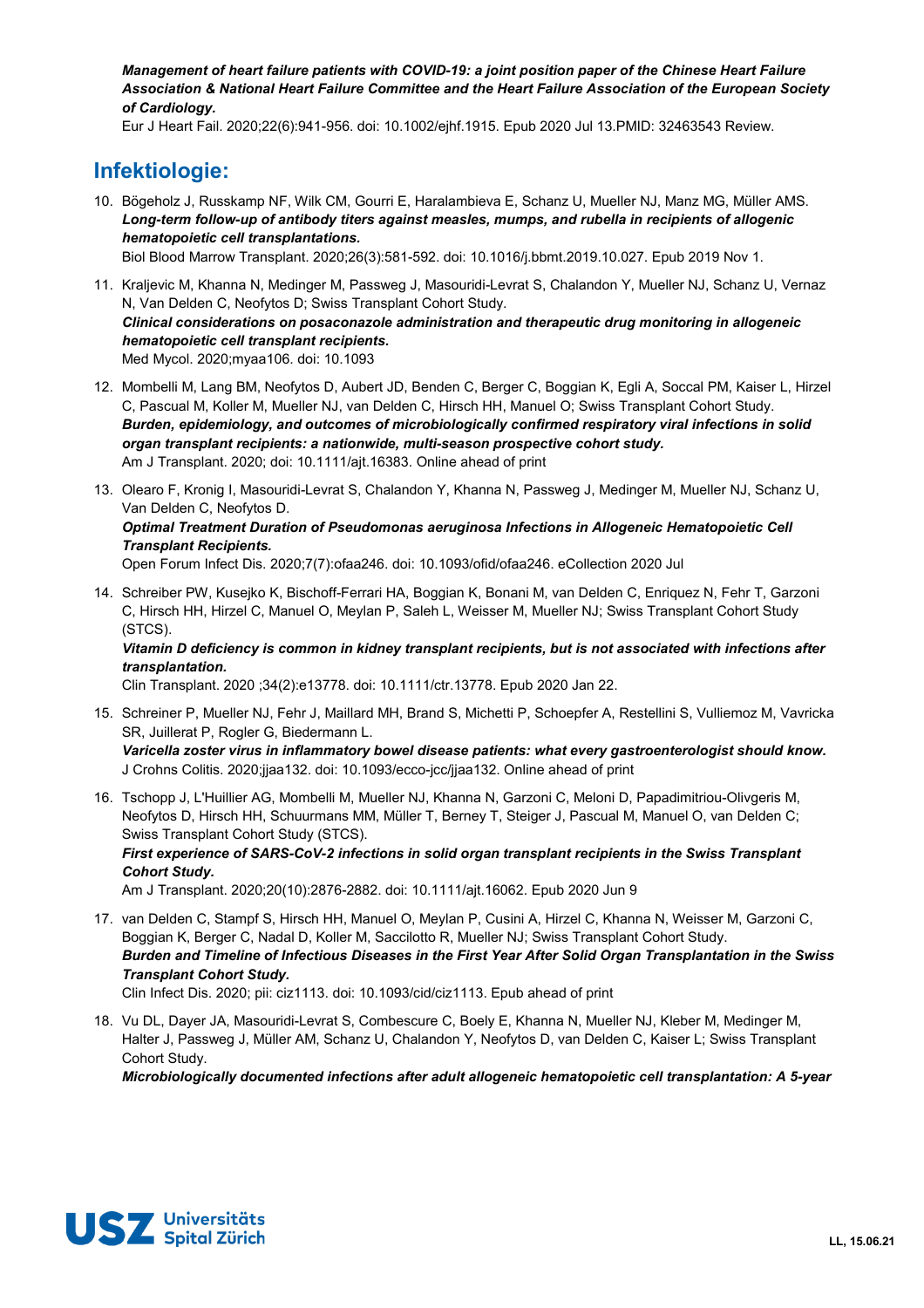# **Konsiliarpsychiatrie:**

19. Euler S, Hoffmann E, Husung C, Jordan KD, Richter A. *Mehr als Beratung: Psychodynamische Aspekte in der Behandlung von Patient\*innen in der Transplantationsmedizin.*  Journal für Psychoanalyse 2020; 61: 155-169.

## **Leber:**

- 20. Becker D, Hefti M, Schuler MJ, Borrego LB, Hagedorn C, Muller X, Graf R, Dutkowski P, Tibbitt MW, Onder C, Clavien PA, Eshmuminov D, von Rohr PR. *Model Assisted Analysis of the Hepatic Arterial Buffer Response During Ex Vivo Porcine Liver Perfusion.*  IEEE Trans Biomed Eng. 2020;67(3):667-678. doi: 10.1109/TBME.2019.2919413. Epub 2019 May 28.PMID: 31150329
- 21. Brüggenwirth IMA, van Leeuwen OB, Müller M, Dutkowski P, Monbaliu D, Martins PN, Porte RJ, de Meijer VE. *The importance of adequate oxygenation during hypothermic machine perfusion.* JHEP Rep. 2020;3(1):100194. doi: 10.1016/j.jhepr.2020.100194. eCollection 2021 Feb. PMID: 33305200
- 22. D'Angelica MI, Tanabe KK, Hong JC, Aloia TA, Pawlik TM, Hernandez-Alejandro R, Shah SA, Vauthey JN, Torzilli G, Lang H, Line PD, Soubrane O, Pinto-Marques H, Robles-Campos R, Boudjema K, Lodge P, Adam R, Toso C, Serrablo A, Aldrighetti L, DeOliveira ML, Dutkowski P, Petrowsky H, Linecker M, Reiner CS, Braun J, Alikhanov R, Barauskas G, Chan ACY, Dong J, Kokudo N, Yamamoto M, Kang KJ, Fong Y, Rela M, De Aretxabala X, De Santibañes E, Mercado MÁ, Andriani OC, Torres OJM, Pinna AD, Clavien PA. *Choices of Therapeutic Strategies for Colorectal Liver Metastases Among Expert Liver Surgeons: A Throw of the Dice?*  Ann Surg. 2020;272(5):715-722. doi: 10.1097/SLA.0000000000004331. PMID: 32833764
- 23. Darius T, Vergauwen M, Mueller M, Aydin S, Dutkowski P, Gianello P, Mourad M. *Brief Bubble and Intermittent Surface Oxygenation Is a Simple and Effective Alternative for Membrane Oxygenation During Hypothermic Machine Perfusion in Kidneys.*  Transplant Direct. 2020;6(7):e571. doi: 10.1097/TXD.0000000000001016. eCollection 2020 Jul. PMID: 32766426
- 24. Darius T, Vergauwen M, Smith T, Gerin I, Joris V, Mueller M, Aydin S, Muller X, Schlegel A, Nath J, Ludwig C, Dessy C, Many MC, Bommer G, Dutkowski P, Gianello P, Mourad M. *Brief O2 uploading during continuous hypothermic machine perfusion is simple yet effective oxygenation method to improve initial kidney function in a porcine autotransplant model.*  Am J Transplant. 2020;20(8):2030-2043. doi: 10.1111/ajt.15800. Epub 2020 Feb 21. PMID: 32012434
- 25. Dutkowski P, Mueller M, Eshmuminov D, Bautista Borrego L, Becker D, Hefti M, Schuler MJ, Rudolf von Rohr P, Clavien PA. *Reply to: Lactate measurements in an integrated perfusion machine for human livers.*  Nat Biotechnol. 2020;38(11):1263-1264. doi: 10.1038/s41587-020-0627-8. Epub 2020 Oct 26. PMID: 33106684
- 26. Eshmuminov D, Becker D, Bautista Borrego L, Hefti M, Schuler MJ, Hagedorn C, Muller X, Mueller M, Onder C, Graf R, Weber A, Dutkowski P, Rudolf von Rohr P, Clavien PA. *An integrated perfusion machine preserves injured human livers for 1 week.*  Nat Biotechnol. 2020;38(2):189-198. doi: 10.1038/s41587-019-0374-x. Epub 2020 Jan 13 PMID: 31932726
- 27. Eshmuminov D, Becker D, Hefti ML, Mueller M, Hagedorn C, Dutkowski P, Rudolf von Rohr P, Halbe M, Segerer S, Tibbitt MW, Bautista Borrego L, Schuler MJ, Clavien PA. *Hyperoxia in portal vein causes enhanced vasoconstriction in arterial vascular bed* Sci Rep. 2020;10(1):20966. doi: 10.1038/s41598-020-77915-0. PMID: 33262362
- 28. Moeckli B, Peloso A, Oldani G, Orci LA, Banz V, Dutkowski P, Toso C, Berney T. *The Swiss approach to the COVID-19 outbreak.*  Am J Transplant. 2020;20(7):1935-1936. doi: 10.1111/ajt.15939. Epub 2020 Jun 23. PMID: 32330352
- 29. Muller X, Mohkam K, Mueller M, Schlegel A, Dondero F, Sepulveda A, Savier E, Scatton O, Bucur P, Salame E, Jeddou H, Sulpice L, Pittau G, Allard MA, Mabrut JY, Dutkowski P, Clavien PA, Lesurtel M.

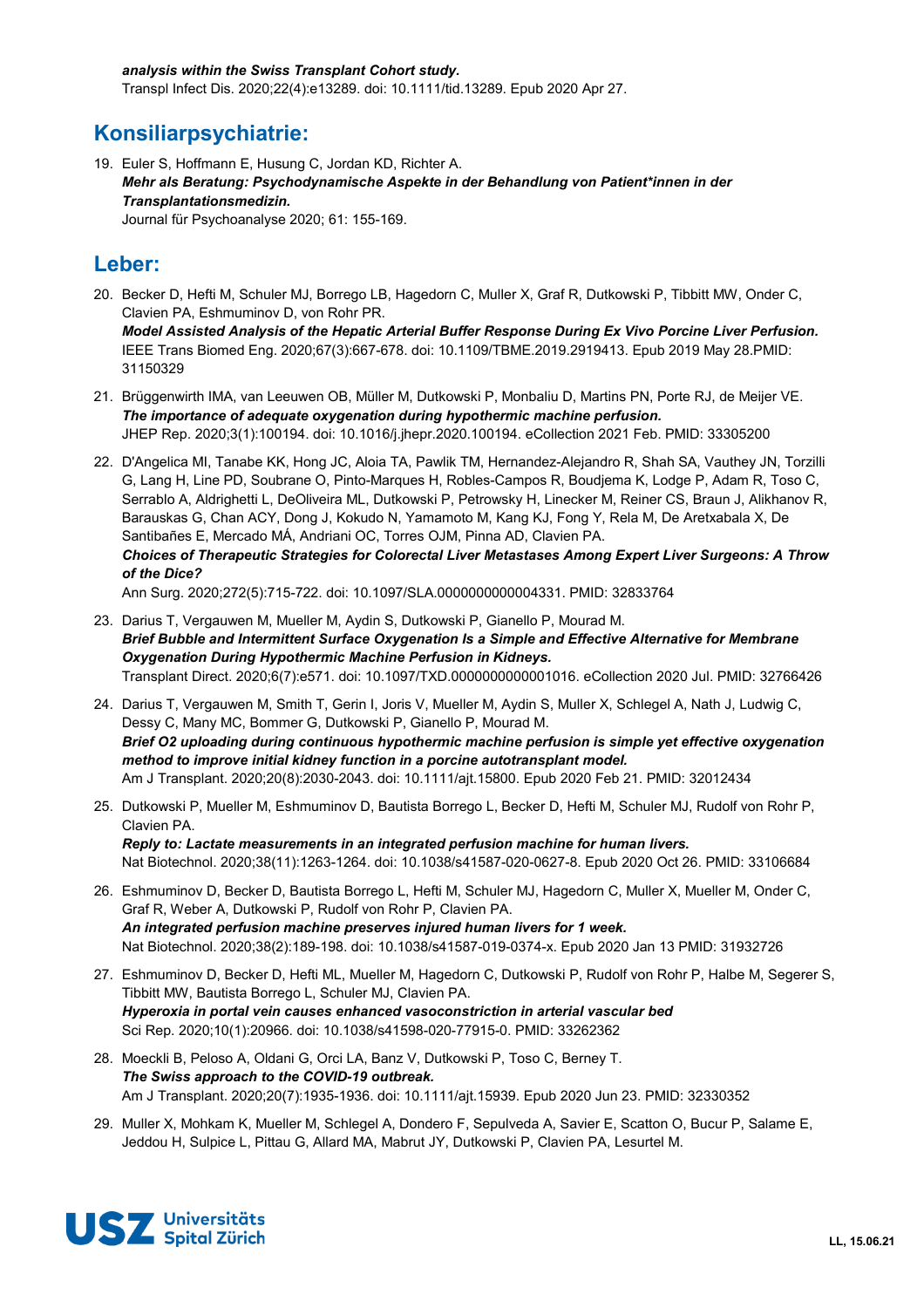*Hypothermic Oxygenated Perfusion Versus Normothermic Regional Perfusion in Liver Transplantation From Controlled Donation After Circulatory Death: First International Comparative Study.*  Ann Surg. 2020;272(5):751-758. doi: 10.1097/SLA.0000000000004268. PMID: 32833758

- 30. Mueller M, Kalisvaart M, O'Rourke J, Shetty S, Parente A, Muller X, Isaac J, Muellhaupt B, Muiesan P, Shah T, Clavien PA, Schlegel A, Dutkowski P. *Hypothermic Oxygenated Liver Perfusion (HOPE) Prevents Tumor Recurrence in Liver Transplantation From Donation After Circulatory Death.*  Ann Surg. 2020;272(5):759-765. doi: 10.1097/SLA.0000000000004258.PMID: 32889870
- 31. Oberkofler CE, Raptis DA, DiNorcia J, Kaldas FM, Müller PC, Pita A, Genyk Y, Schlegel A, Muiesan P, Tun Abraham ME, Dokus K, Hernandez-Alejandro R, Rayar M, Boudjema K, Mohkam K, Lesurtel M, Esser H, Maglione M, Vijayanand D, Lodge JPA, Owen T, Malagó M, Mittler J, Lang H, Khajeh E, Mehrabi A, Ravaioli M, Pinna AD, Dutkowski P, Clavien PA, Busuttil RW, Petrowsky H.

#### *How to Handle Arterial Conduits in Liver Transplantation? Evidence From the First Multicenter Risk Analysis.*

Ann Surg. 2020; doi: 10.1097/SLA.0000000000003753. Online ahead of print. PMID: 31972653

32. Schlegel A, Muller X, Mueller M, Stepanova A, Kron P, de Rougemont O, Muiesan P, Clavien PA, Galkin A, Meierhofer D, Dutkowski P. *Hypothermic oxygenated perfusion protects from mitochondrial injury before liver transplantation.* 

EBioMedicine. 2020;60:103014. doi: 10.1016/j.ebiom.2020.103014. Epub 2020 Sep 24.PMID: 32979838

- 33. Süsal C, Kumru G, Döhler B, Morath C, Baas M, Lutz J, Unterrainer C, Arns W, Aubert O, Bara C, Beiras-Fernandez A, Böhmig GA, Bösmüller C, Diekmann F, Dutkowski P, Hauser I, Legendre C, Lozanovski VJ, Mehrabi A, Melk A, Minor T, Mueller TF, Pisarski P, Rostaing L, Schemmer P, Schneeberger S, Schwenger V, Sommerer C, Tönshoff B, Viebahn R, Viklicky O, Weimer R, Weiss KH, Zeier M, Živčić-Ćosić S, Heemann U. *Should kidney allografts from old donors be allocated only to old recipients?*  Transpl Int. 2020;33(8):849-857. doi: 10.1111/tri.13628. Epub 2020 May 22. PMID: 32337766
- 34. Wyss RK, Méndez Carmona N, Arnold M, Segiser A, Mueller M, Dutkowski P, Carrel TP, Longnus SL. *Hypothermic, oxygenated perfusion (HOPE) provides cardioprotection via succinate oxidation prior to normothermic perfusion in a rat model of donation after circulatory death (DCD).*  Am J Transplant. 2021;21(3):1003-1011. doi: 10.1111/ajt.16258. Epub 2020 Sep 15. PMID: 32786170
- 35. Xavier M, Andrea S, Pierre-Alain C, Dutkowski P. *Response to the Comment on "Injury or Function-What Is Best to Assess Organ Viability Before Liver Graft Implantation?".*

Ann Surg. 2020; doi: 10.1097/SLA.0000000000003903. Online ahead of print. PMID: 33064397

# **Lunge:**

- 36. Bradicich M, Schuurmans MM. *Smoking status and second-hand smoke biomarkers in COPD, asthma and healthy controls.*  ERJ Open Res. 2020;6(2):00192-2019. doi: 10.1183/23120541.00192-2019. PMID: 32714953; PMCID: PMC7369429.
- 37. Ehrsam JP, Held U, Opitz I, Inci I. *A new lung donor score to predict short and long-term survival in lung transplantation.*  J Thorac Dis. 2020;12(10):5485-5494.
- 38. Hage R, Fretz V, Schuurmans MM. *Electronic cigarettes and vaping associated pulmonary illness (VAPI): A narrative review.*  Pulmonology. 2020;26(5):291-303. doi: 10.1016/j.pulmoe.2020.02.009. Epub 2020 Jun 16. PMID: 32553826.
- 39. Hage R, Schuurmans MM. *Calcineurin Inhibitors and COVID-19.*  Reumatol Clin. 2020:S1699-258X(20)30223-0. doi: 10.1016/j.reuma.2020.09.001. Epub ahead of print. PMID: 33069616; PMCID: PMC7513811.
- 40. Hage R, Schuurmans MM. *COVID-19 in solid organ transplant recipients.*

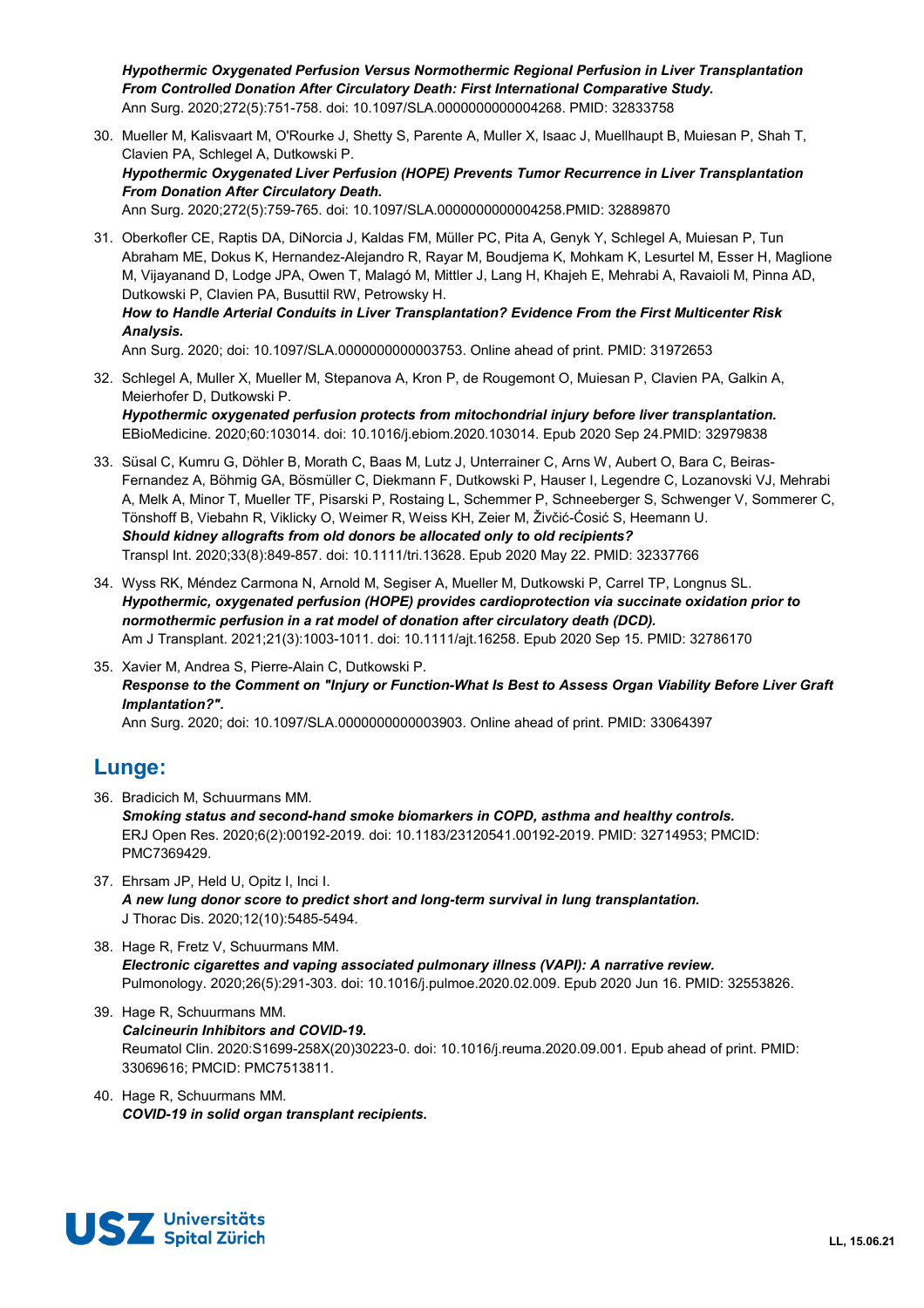Clin Infect Dis. 2020;ciaa1629. doi: 10.1093/cid/ciaa1629. Epub ahead of print. PMID: 33103183; PMCID: PMC7665408.

- 41. Hage R, Schuurmans MM. *Malaria-associated pulmonary edema.*  Eurasian Journal of Pulmonology, 2020
- 42. Hage R, Schuurmans MM. *Suggested management of e-cigarette or vaping product use associated lung injury (EVALI).*  J Thorac Dis. 2020;12(7):3460-3468. doi: 10.21037/jtd.2020.03.101. PMID: 32802422; PMCID: PMC7399386.
- 43. Hage R, Schuurmans MM. *Vaping-assoziierte Lungenerkrankung «VAPI»: Vaping-Associated Pulmonary Illness.*  Praxis 2020;109 (13): 1063–1069https://doi.org/10.1024/1661-8157/a003529
- 44. Hage R, Steinack C, Benden C, Schuurmans MM. *COVID-19 in patients with solid organ transplantation: a systematic review.*  Transplantology 2020;1(1), 1-15; https://doi.org/10.3390/transplantology1010001
- 45. Hage R, Steinack C, Gautschi F, Schuurmans MM. *Transplant Drugs against SARS, MERS and COVID-19.*  Transplantology 2020; 1(2), 71-84; https://doi.org/10.3390/transplantology1020007
- 46. Hage R, Steinack C, Schuurmans MM. *Calcineurin inhibitors revisited: A new paradigm for COVID-19?*  Braz J Infect Dis. 2020;24(4):365-367. doi: 10.1016/j.bjid.2020.06.005. Epub 2020 Jun 27. PMID: 32603679; PMCID: PMC7320855.
- 47. Hage R, Steinack C, Schuurmans MM. *Clinical Aspects of COVID-19 in Patients with Solid Organ Transplantation: A Systematic Review*  Res Rev Infect Dis 2020; 3(2):102-114. DOI: 10.36959/719/576
- 48. Hage R, Steinack C, Schuurmans MM. *Calcineurin Inhibitors in COVID-19: Lessons Learnt from Transplantation Medicine* Biomed J Sci & Tech Res 2020:29(3)-2020. BJSTR. MS.ID.004802.
- 49. Inci I. *Lung transplantation for emphysema.*  Ann Transl Med. 2020;8(21):1473. Review
- 50. Inci I, Arni S, Iskender I, Citak N, Rodriguez JM, Weisskopf M, Opitz I, Weder W, Frauenfelder T, Krafft MP, Spahn DR.

*Functional, Metabolic and Morphologic Results of Ex Vivo Donor Lung Perfusion with a Perfluorocarbon-Based Oxygen Carrier Nanoemulsion in a Large Animal Transplantation Model.*  Cells. 2020;9(11):2501.

- 51. Levenfus I, Ullmann E, Battegay E, Schuurmans MM. *Triage tool for suspected COVID-19 patients in the emergency room: AIFELL score.*  Braz J Infect Dis. 2020;24(5):458-461. doi: 10.1016/j.bjid.2020.07.003. Epub 2020 Aug 20. PMID: 32828735; PMCID: PMC7440000.
- 52. Nosotti M, D'Ovidio F, Leiva-Juarez M, Keshavjee S, Rackauskas M, Van Raemdonck D, Ceulemans LJ, Krueger T, Koutsokera A, Schiavon M, Rea F, Iskender I, Moreno P, Alvarez A, Luzzi L, Paladini P, Rosso L, Bertani A, Venuta F, Pecoraro Y, Al-Kattan K, Kubisa B, Inci I. *Rare indications for a lung transplant. A European Society of Thoracic Surgeons survey.*  Interact Cardiovasc Thorac Surg. 2020;31(5):638-643.
- 53. Schuurmans MM, Hage R. *Work Reintegration after Lung Transplantation: A Complex and Multifaceted Topic.*  Praxis (Bern 1994). 2020;109(13):1013-1015. doi: 10.1024/1661-8157/a003577.
- 54. Schuurmans MM, Hage R. *Cyclosporine A and COVID-19 - The COQUIMA cohort.*  EClinicalMedicine. 2020;31:100680. doi: 10.1016/j.eclinm.2020.100680. PMID: 33385129; PMCID: PMC7772530.

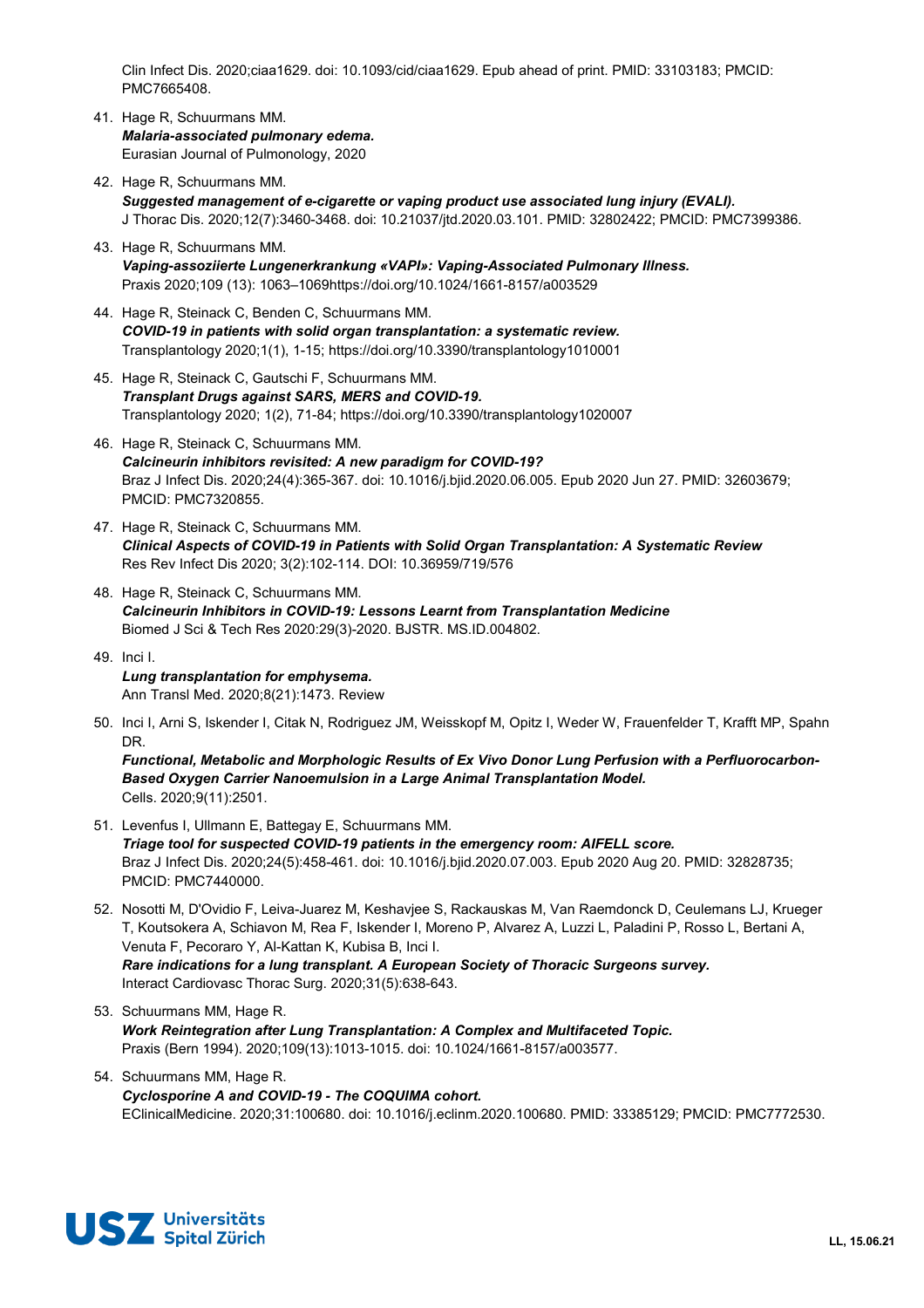- 55. Steinack C, Hage R, Benden C, Schuurmans MM. *SARS-CoV-2 and Norovirus Co-Infection after Lung Transplantation.*  Transplantology 2020;1(1), 16-23; https://doi.org/10.3390/transplantology1010002
- 56. Steinack C, Robinson CA, Nägeli M, Inci I, Benden C. *ECP as additional immunomodulation in idiopathic hyperammonemia and recurrent hypercapnic respiratory failure early post lung transplantation.*  J Clin Apher. 2020;doi: 10.1002/jca.21831. Epub ahead of print. PMID: 32838480.
- 57. Tschopp J, L'Huillier AG, Mombelli M, Mueller NJ, Khanna N, Garzoni C, Meloni D, Papadimitriou-Olivgeris M, Neofytos D, Hirsch HH, Schuurmans MM\*, Müller T, Berney T, Steiger J, Pascual M, Manuel O, van Delden C, Swiss Transplant Cohort Study (STCS).

#### *First experience of SARS-CoV-2 infections in solid organ transplant recipients in the Swiss Transplant Cohort Study.*

Am J Transplant. 2020;20(10):2876-2882. doi: 10.1111/ajt.16062. Epub 2020 Jun 9. PMID: 32412159; PMCID: PMC7272999.

## **Niere:**

58. Benden C, Haile S, Kruegel N, Beyeler F, Aubert JD, Binet I, Golshayan D, Hadaya K, Mueller T, Parvex P, Immer F.

*SARS-COV-2 / COVID-19 in patients on the Swiss national transplant waiting list.*  Swiss Med Wkly 2020; 150: w20451. doi: 10.4414/smw.2020.20451.

- 59. Bonani M, Achermann R, Seeger H, Scharfe M, Mueller TF, Schaub S, Binet I, Huynh-Do U, Dahdal S, Golshayan D, Hadaya K, Wüthrich R, Fehr T, Segerer S, and the Swiss Transplantation Cohort Study (STCS). *Dialysis after graft loss: a Swiss experience.*  Nephrol Dial Transplant 2020; 35 (12): 2182-90
- 60. Düggelin R, de Rougemont O, Burkhardt SH, Mueller TF, Seeger H. *Hoofbeats do not always emanate from horses - ungewöhnliche Ursache einer Coecumperforation.*  Swiss Medical Forum (in print 09\_20)
- 61. Figurek A, Luyckx VA, Mueller TF. *A Systematic Review of Renal Functional Reserve in Adult Living Kidney Donors.*  Kidney International Reports 2020; 5 (4): 448-458
- 62. Good-Weber M, Roos M, Mueller TF, Rüsi B, Fehr T. *Tailored immunosuppression after kidney transplantation - a single center real-life experience.*  BMC Nephrology 2020; 21: 501
- 63. Guan F, Suna G, Mueller TF, Inci I, Rüegg C, Saguner AM. *Catheter ablation of left atrial macroreentrant tachycardia after bilateral lung transplantation.*  Cardiovasc Med 2020; 23: w02117
- 64. Krisl A, Hauri D, Mueller N, Manuel O, Binet I, Stampf S, Mueller TF, Banz Vanessa, Sidler D, Huynh-Do U, Hadaya K, Pascual M, Koller M, Dickenmann M. *Immunosuppression management in renal transplant recipients with normal-immunological risk: 10-year results from the Swiss Transplant Cohort Study*  (accepted Swiss Medical Weekly Aug 28, 2020)
- 65. Süsal C, Kumru G, Döhler B, Morath C, Baas M, Lutz J, Unterrainer C, Arns W, Aubert O, Bara C, Beiras-Fernandez A, Böhmig GA, Bösmüller C, Diekmann F, Dutkowski P, Hauser I, Legendre C, Lozanovski VJ, Mehrabi A, Melk A, Minor T, Mueller TF, Pisarski P, Rostaing L, Schemmer P, Schneeberger S, Schwenger V, Sommerer C, Tönshoff B, Viebahn R, Viklicky O, Weimer R, Weiss KH, Zeier M, Živčić-Ćosić S, Heemann U. *Should kidney allografts from old donors be allocated only to old recipients?*  Transpl Int. 2020; doi: 10.1111/tri.13628. Online ahead of print. PMID: 32337766
- 66. Tschopp J, L'Huillier AG, Mombelli M, Mueller NJ, Khanna N, Garzoni C, Meloni D, Papadimitriou-Olivgeris M, Neofytos D, Hirsch HH, Schuurmans MM, Müller T, Berney T, Steiger J, Pascual M, Manuel O, van Delden C; Swiss Transplant Cohort Study (STCS). *First experience of SARS-CoV-2 infections in solid organ transplant recipients in the Swiss Transplant*

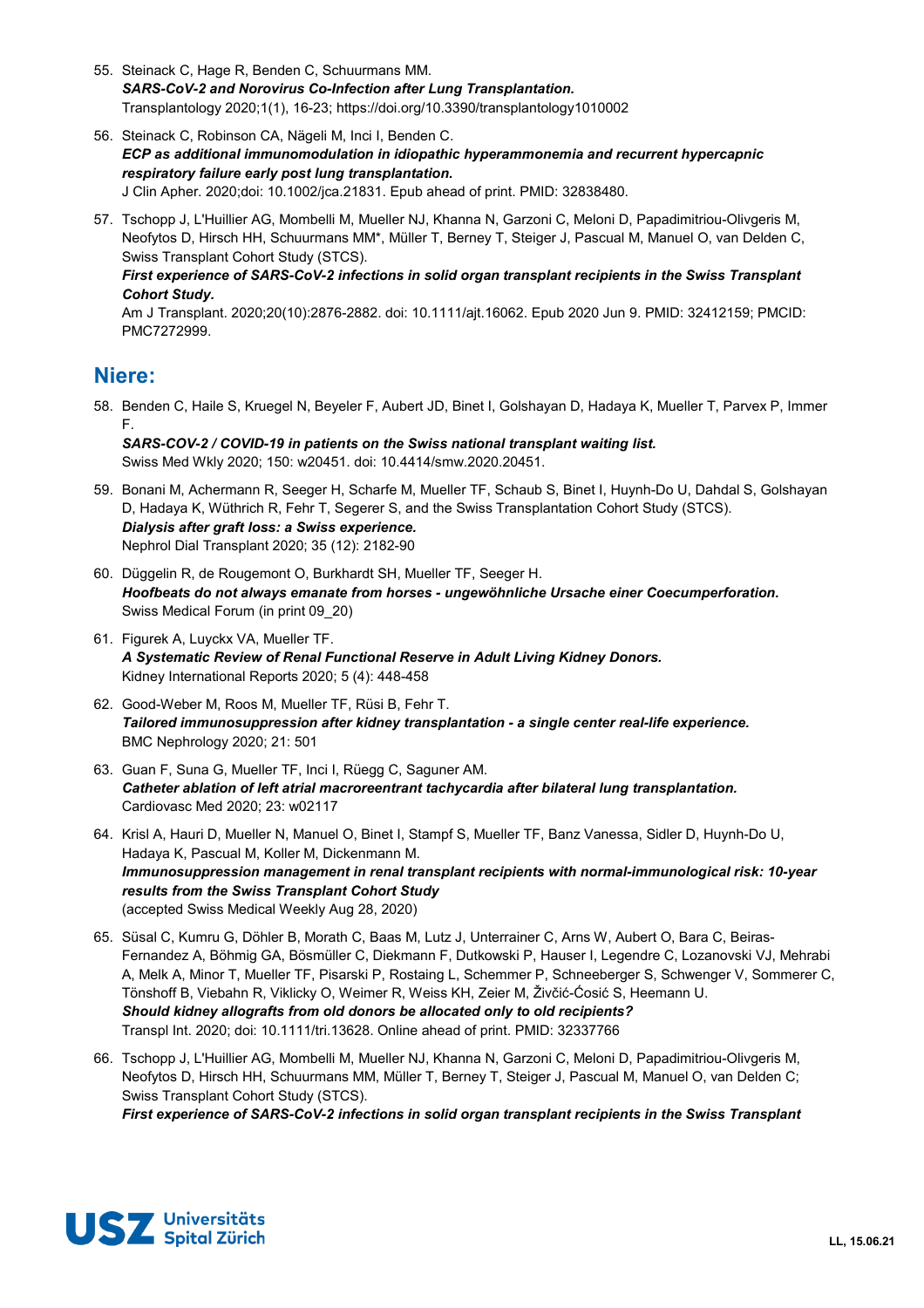#### *Cohort Study.*

Am J Transplant. 2020;10.1111/ajt.16062. doi: 10.1111/ajt.16062. Online ahead of print. PMID: 32412159

- 67. Von Moos S, Akalin E, Mas V, Mueller TF. *Assessment of Organ Quality in Kidney Transplantation by Molecular Analysis and Why It May Not Have Been Achieved Yet.*  Frontiers in Immunology 2020; 11: 833
- 68. Young PY, Mueller TF, Sis B, Churchill TA, Khadaroo RG. *Oncostatin M Plays a Critical Role in Survival after Acute Intestinal Ischemia: Reperfusion Injury.*  Surg Infect (Larchmt). 2020; doi: 10.1089/sur.2019.193. Online ahead of print. PMID: 32379547

## **Pankreas:**

69. Rössler F, Hübel K, Di Natale S, Oberkofler C, Gerber P, Bueter M, de Rougemont O. *Sleeve gastrectomy enables simultaneous pancreas and kidney transplantation in severely obese recipients.* 

Clin. Transplant. 2020;35(3):e14197. doi: 10.1111/ctr.14197. Epub 2020 Dec 29

70. Schlegel A, Muller X, Mueller M, Stepanova A, Kron P, de Rougemont O, Muiesan P, Clavien PA, Galkin A, Meierhofer D, Dutkowski P. *Hypothermic oxygenated perfusion protects from mitochondrial injury before liver transplantation.*  EBioMedicine. 2020;60:103014. doi: 10.1016/j.ebiom.2020.103014. Epub 2020 Sep 24.

## **Stammzellen:**

71. Boettcher S, Wilk CM, Singer J, Beier F, Burcklen E, Beisel C, Ventura Ferreira MS, Gourri E, Gassner C, Frey BM, Schanz U, Skoda RC, Ebert BL, Brummendorf TH, Beerenwinkel N, Manz MG. *Clonal hematopoiesis in donors and long-term survivors of related allogeneic hematopoietic stem cell transplantation.*  Blood. 2020;135(18):1548-1559

72. Bögeholz J, Russkamp NF, Wilk CM, Gourri E, Haralambieva E, Schanz U, Mueller NJ, Manz MG, Müller AMS. *Long-Term Follow-Up of Antibody Titers Against Measles, Mumps, and Rubella in Recipients of Allogenic Hematopoietic Cell Transplantation.* 

Biol Blood Marrow Transplant. 2020 Mar;26(3):581-592.

73. Chiesa R, Wang J, Blok HJ, Hazelaar S, Neven B, Moshous D, Schulz A, Hoenig M, Hauck F, Al Seraihy A, Gozdzik J, Ljungman P, Lindemans CA, Fernandes JF, Kalwak K, Strahm B, Schanz U, Sedlacek P, Sykora KW, Aksoylar S, Locatelli F, Stepensky P, Wynn R, Lum SH, Zecca M, Porta F, Taskinen M, Gibson B, Matthes S, Karakukcu M, Hauri-Hohl M, Veys P, Gennery AR, Lucchini G, Felber M, Albert MH, Balashov D, Lankester A, Güngör T, Slatter MA.

*Hematopoietic cell transplantation in chronic granulomatous disease: a study of 712 children and adults.*  Blood. 2020;136(10):1201-1211

74. Dimitriou F, Schanz U, Nair G, Kimeswenger S, Brüggen MC, Hoetzenecker W, French LE, Dummer R, Cozzio A, Guenova E. *Long-Term Disease Control After Allogeneic Hematopoietic Stem Cell Transplantation in Primary* 

*Cutaneous T-Cell Lymphoma; Results From a Single Institution Analysis.*  Front Med (Lausanne). 2020;7:290

- 75. Kraljevic M, Khanna N, Medinger M, Passweg J, Masouridi-Levrat S, Chalandon Y, Mueller NJ, Schanz U, Vernaz N, Van Delden C, Neofytos D; Swiss Transplant Cohort Study. *Clinical considerations on posaconazole administration and therapeutic drug monitoring in allogeneic hematopoietic cell transplant recipients.*  Med Mycol. 2020; myaa106. doi: 10.1093/mmy/myaa106. Epub ahead of print. PMID: 33381803.
- 76. Myburgh R, Kiefer JD, Russkamp NF, Magnani CF, Nuñez N, Simonis A, Pfister S, Wilk CM, McHugh D, Friemel J, Müller AM, Becher B, Münz C, van den Broek M, Neri D, Manz MG. *Anti-human CD117 CAR T-cells efficiently eliminate healthy and malignant CD117-expressing hematopoietic cells.* Leukemia. 2020;34(10):2688-2703.